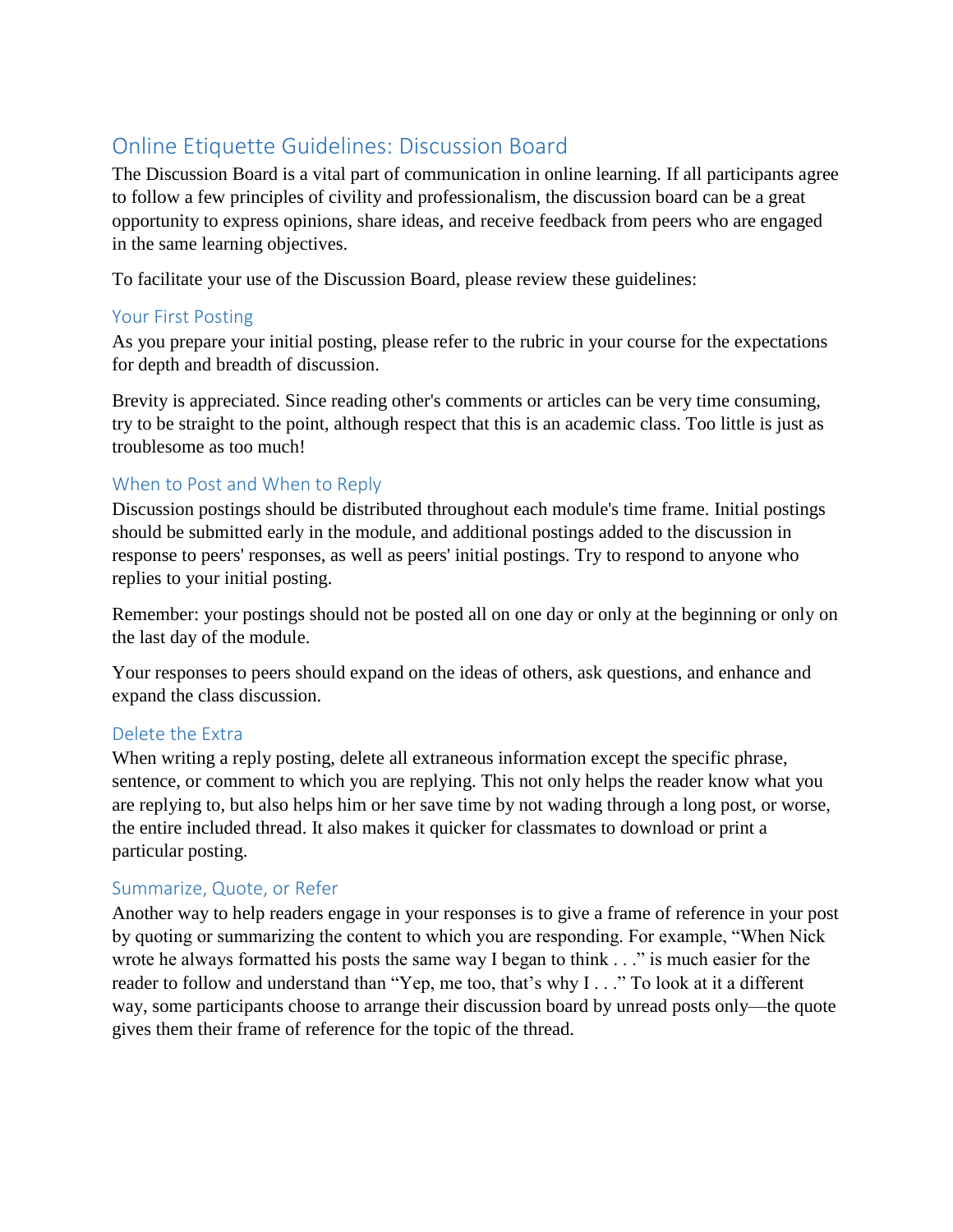#### Me, Too, I Agree!

The me-too post certainly is a frustration in the online environment and does not add any depth to the discussion or learning. In a study by Stodel, Thompson, and MacDonald (2006), "Learners got frustrated with the constant agreements and comments such as 'Good point' and 'I agree'; feeling it made the conversation overly positive and fake." Therefore be sure to post substantive ideas and avoid the "I agree" posts which just clutter up a discussion board.

# Change the Subject Line to Reflect the Content of your Post

Think of the subject line of your posting like the title of a good book, one which will draw other readers in. Subject lines that resemble addresses (e.g., Lisa to Kay) tend to close down discussions to just the two names listed. Subject lines that just repeat the original poster's subject line with the Re: added (Re: Re: Re: Unoriginal subject line) give no indication to the reader if the new or added content will benefit him or her as a learner, whether the conversation has evolved in topic or perhaps if it is veering off into a personal side conversation (which should then be moved to the student lounge or email). Each time you post or reply to a post, update the subject line to match the content of your posting.

# Tone and Courtesy in Writing

The "tone" is a very important part of electronic communication. When you read your message out loud, does it sound the way you would speak to another student in the classroom?

Humor can be difficult to convey in text, so make sure everyone realizes when you are trying to be funny. It is easy for messages to be misinterpreted since there are no physical gestures or voice inflections that accompany the text.

- Think through and re-read your comments before you post them.
- Be nice. Refrain from inappropriate language and derogatory or personal attacks.
- Make a personal commitment to learning about, understanding, and supporting your peers.
- Assume the best of others in the class and expect the best from them.
- Disagree with ideas, but avoid challenges that may be interpreted as a personal attack.
- Be open to be challenged or confronted on your ideas or prejudices.
- Challenge others with the intent of facilitating growth. Do not demean, harass or embarrass others.

Encourage others to develop and share their ideas.

# Check Previous Postings Before You Post

Remember to read what has previously been posted by others to avoid repeating comments.

Make sure you are posting under the appropriate heading or thread.

Stick to the topic; if you wish to pursue an unrelated idea with a classmate, move your communication to e-mail so that others don't spend time on non-essential topics.